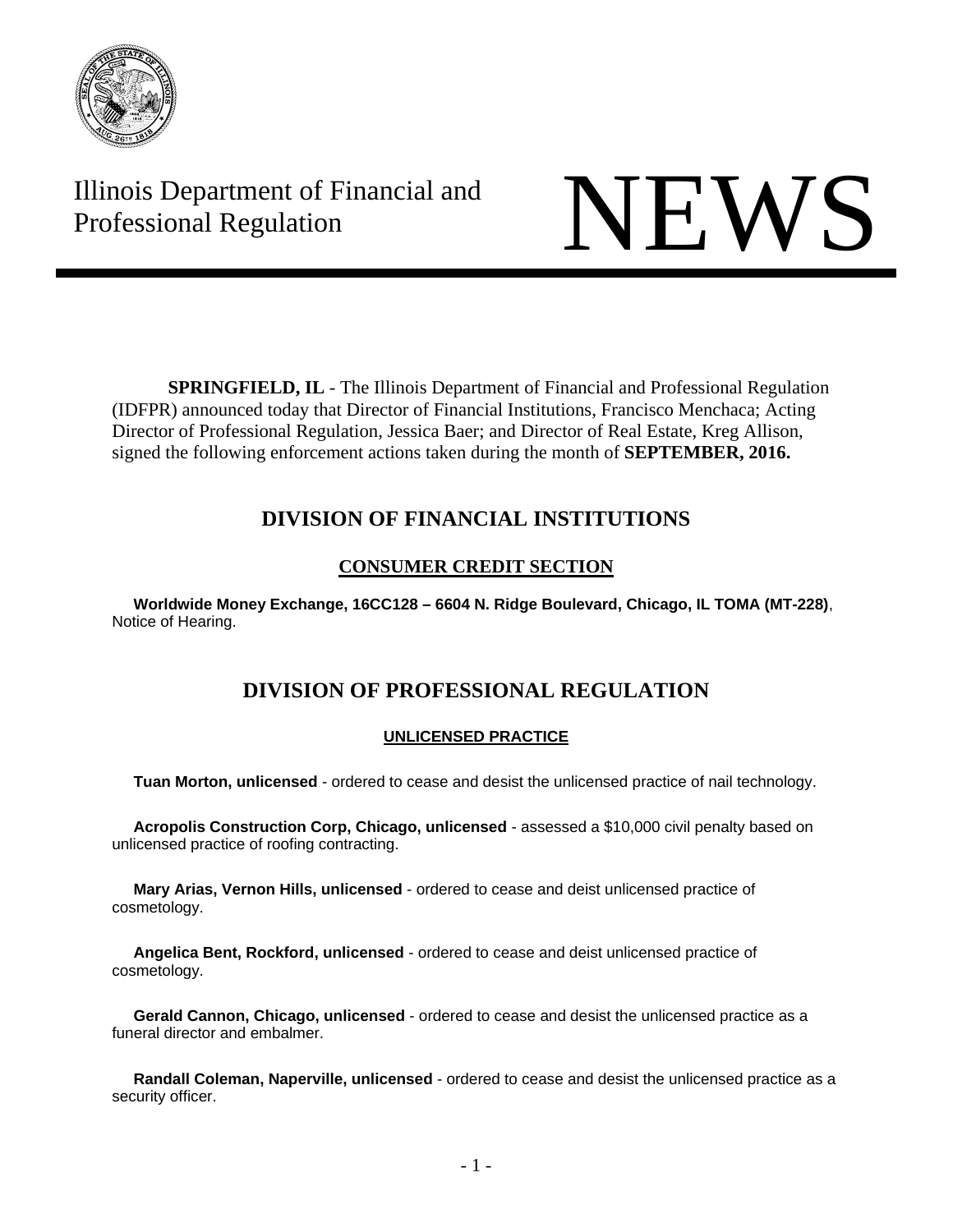**Federico Contreras-Gonzalez, Anderson, IN, unlicensed** - ordered to cease and desist the unlicensed practice as a roofing contractor.

 **Dajah Echols, Chicago, unlicensed** - ordered to cease and desist the unlicensed practice as a barber.

 **Candice Grimes, Aurora, unlicensed** - ordered to cease and deist unlicensed practice of cosmetology.

 **Victoria Impinto, Washington, unlicensed** - ordered to cease and desist the unlicensed practice of esthetics.

 **Nehes Maat, Chicago, unlicensed** - ordered to cease and desist the unlicensed practice as a barber.

**Elisa Mares, Geneva, unlicensed** - ordered to cease and deist unlicensed practice of cosmetology.

 **Hind Masoodi, Chicago Ridge, unlicensed** - ordered to cease and deist unlicensed practice of cosmetology.

 **Megan May, Vernon Hills, unlicensed** - ordered to cease and deist unlicensed practice of cosmetology.

 **Nona Nguyen, Morton, unlicensed** - ordered to cease and desist the unlicensed practice of nail technology.

 **Khushbu Patel, Chicago Ridge, unlicensed** - ordered to cease and deist unlicensed practice of cosmetology.

 **Rajendrakumar Patel, Aurora, unlicensed** - ordered to cease and deist unlicensed practice of cosmetology.

 **Geetaben Pithadiya, Springfield, unlicensed** - ordered to cease and deist unlicensed practice of cosmetology.

 **Elizabeth Porikos-Gorgees, Wilmette, unlicensed** - ordered to cease and desist the unlicensed operation of a shop/salon.

 **Ana Ramirez-Vargas, Rockford, unlicensed** - ordered to cease and desist the unlicensed practice of cosmetology.

 **Robert Ross, West Chicago, unlicensed** - assessed a \$3,500 civil penalty based on unlicensed practice of roofing contracting.

 **Crystal Salazar, Chicago Ridge, unlicensed** - ordered to cease and deist unlicensed practice of cosmetology.

 **Brittany Sencial, Joliet, unlicensed** - ordered to cease and deist unlicensed practice of cosmetology.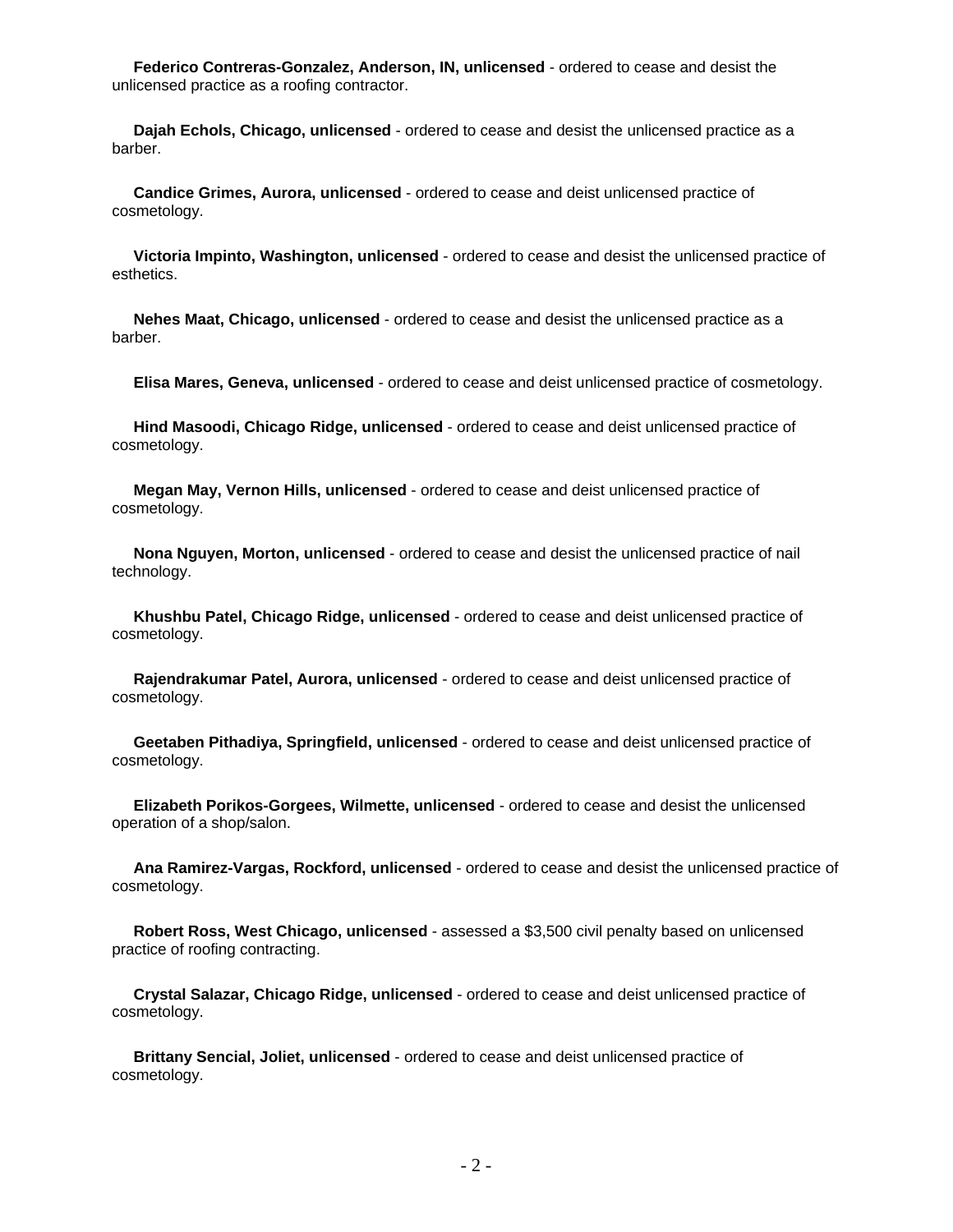**Simply gr8 kwikmart, Kankakee, unlicensed** - assessed a \$2,500 civil penalty after it engaged in unlicensed practice by selling contact lenses to customers without it having an employed licensed optometrist.

 **Singleply Inc, Waco, TX, unlicensed** - ordered to cease and desist the unlicensed practice as a roofing contractor.

 **Enos Taplin, Country Club Hills, unlicensed** - ordered to cease and desist unlicensed practice as a roofing contractor.

 **Nayanaben Thakkar, Aurora, unlicensed** - ordered to cease and deist unlicensed practice of cosmetology.

 **Fabiola Varela, Chicago Ridge, unlicensed** - ordered to cease and deist unlicensed practice of cosmetology.

 **Kiran Verma, Lombard, unlicensed** - ordered to cease and deist unlicensed practice of cosmetology.

 **Jyotsna Yunus, Peoria, unlicensed** - ordered to cease and deist unlicensed practice of cosmetology.

 **Yasmeen Zaid, Chicago Ridge, unlicensed** - ordered to cease and deist unlicensed practice of cosmetology.

#### **BARBER, COSMETOLOGY, ESTHETICS, NAIL TECHNOLOGY AND BRAIDING**

 **Trang D Le, Oswego, 169019207** - nail technician license reprimanded, ordered to take additional continuing education and fined \$250 for incompetent practice of nail technology and failure to maintain sanitation standards.

 **Tammy Anderson, Danville, 169016434** - nail technician license suspended for failure to file and/or pay Illinois state income taxes.

 **Brow Art 23, Wilmette, 189app1809062** - ordered to cease and deist unlicensed operation as a salon/shop.

 **DNA Nails Inc, Pontiac, 189016913** - salon license reprimanded and fined \$1,000 based on aiding and assisting unlicensed practice of nail technology/cosmetology.

 **Angela Drew, Girard, 011245712** - cosmetologist license indefinitely suspended and fined \$500 after practiced on a non-renewed license and for unprofessional conduct.

 **Wendy Edwards, Mt. Zion, 011314132** - cosmetologist license issued and placed on probation for two years based on criminal convictions and unprofessional conduct.

 **Neter El Bey, Chicago, 007000534** - barber teacher license suspended for failure to file and/or pay Illinois state income taxes.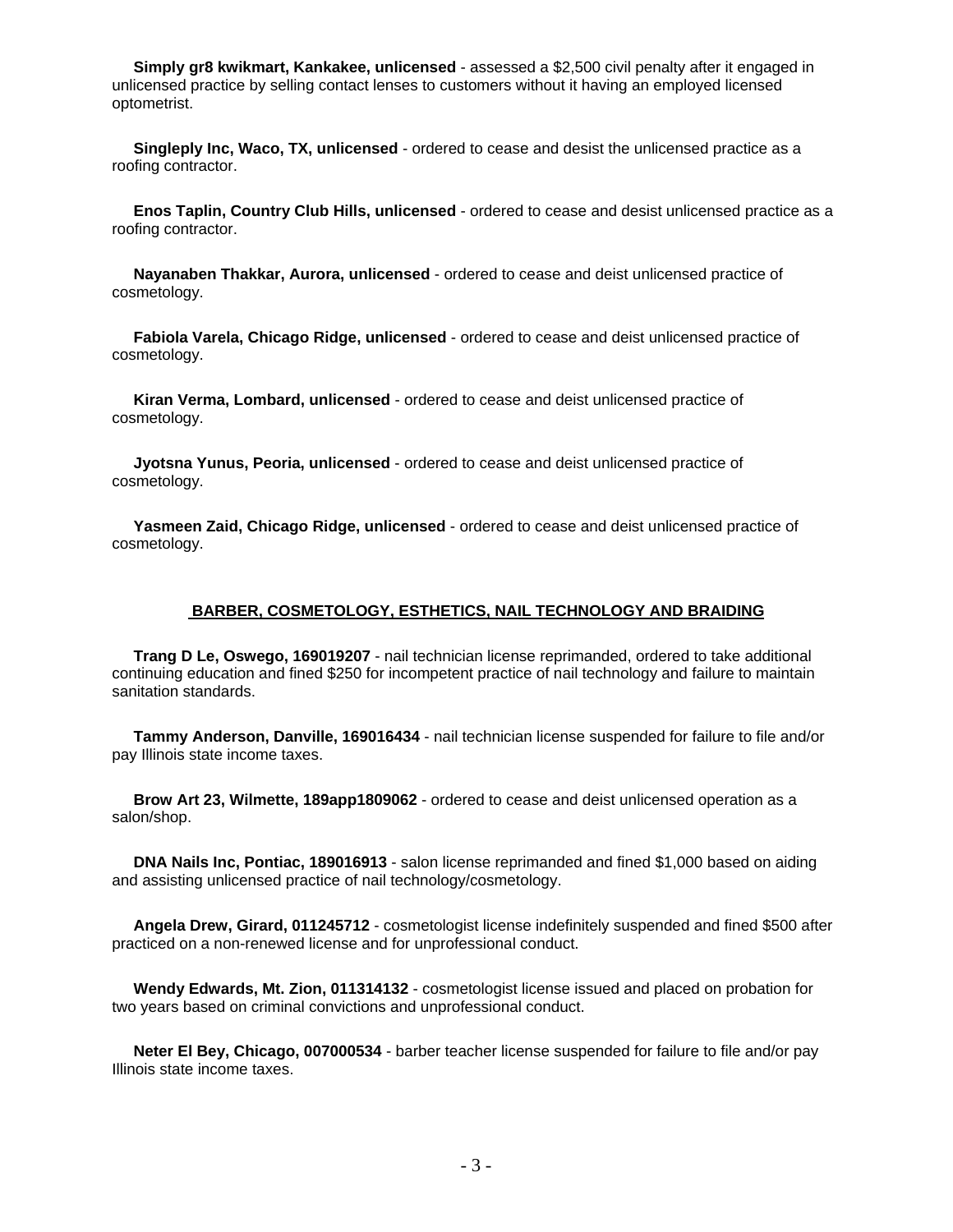**Hair'z My Forte' Inc., Forest Park, 189013847** - salon license reprimanded for aiding and assisting unlicensed practice by allowing a lapsed licensee to work as a cosmetologist without checking he license status on the Department's website.

 **Landus Jackson, Mound City, 011314030** - cosmetologist license issued and placed on probation until October 31, 2019 due to prior criminal convictions.

 **Dennis Jethroe, Ferguson, MO, 006061830** - barber license suspended for being more than 30 days delinquent in the payment of child support.

 **Michael Lubick, Joliet, 006065160** - barber license issued and placed on probation for 36 months based on felony convictions and unprofessional conduct.

 **Regina McKinney, Chicago, 011232702** - cosmetologist license suspended for failure to file and/or pay Illinois state income taxes.

 **Perfect Brow Art, Inc, Peoria, 189014607** - salon license indefinitely suspended and fined \$500 based on aiding and assisting unlicensed practice and unprofessional conduct.

 **Reyna's Beauty Salon, Champaign, 189014931** - salon license reprimanded and fined \$5,000, owed jointly and severally with **Reyna Zarco cosmetologist license 011246175**, based on material misstatement to Department, obtaining a license my misrepresentation, willfully filing false records, and unprofessional conduct.

#### **COLLECTION AGENCY**

 **Portfolio Recovery Associates, Norfolk, VA, 017021124** - collection agency license reprimanded based on allegations that Respondent filed lawsuits to collect time-barred debt, which might have impacted Illinois consumers.

#### **DETECTIVE BOARD**

 **Yolanda Anderson, Chicago, 129209278** - permanent employee registration card placed in refuse to renew status for failure to appear at a disciplinary conference.

 **Thomas Argue, Loves Park, 129403440** - permanent employee registration card issued and placed on non-reporting probation for two years due to criminal convictions.

 **Mark Armorer, Naperville, 129359751** - permanent employee registration card placed in refuse to renew status due to failure to report an arrest for felony criminal damage to property, disorderly conduct and tampering with a security system.

 **Kyle Baker, West Chicago, 129260236** - permanent employee registration card placed in refuse to renew status for failure to appear at a disciplinary conference.

 **Rickey Ballentine, Chicago, 129348803** - permanent employee registration card placed in refuse to renew status for failure to appear at a disciplinary conference.

 **Kevin Bankhead, Chicago, 129322783** - permanent employee registration card placed in refuse to renew status for failure to appear at a disciplinary conference.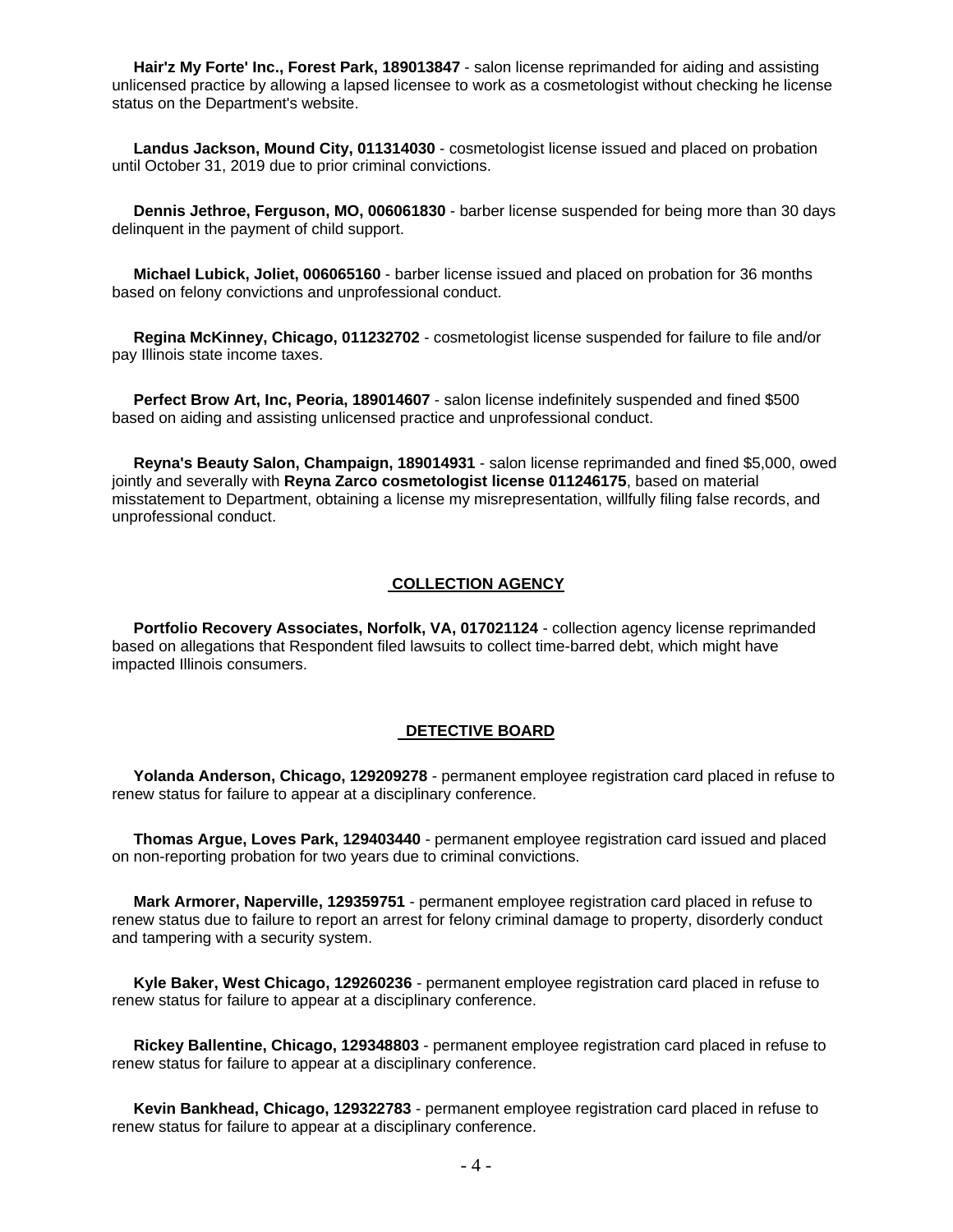**Drew Beals, Chicago, 129306688** - permanent employee registration card placed in refuse to renew status for failure to appear at a disciplinary conference.

 **Thomas Bell, Calumet City, 129302097** - permanent employee registration card restored to indefinite probation effective upon payment of fees and filing of forms.

 **Robert Benline, Westchester, 124app3569481** - private alarm contractor license issued and placed on non-reporting probation due to prior misdemeanor criminal matters and failure to report arrest and court supervision for reckless conduct.

 **Keyon Brereton, Chicago, 129app3587323** - permanent employee registration card denied for being more than 30 days delinquent in the payment of child support.

 **Christopher Burns, Chicago, 129285797** - permanent employee registration card placed in refuse to renew status for failure to appear at a disciplinary conference.

 **Curtis Butters, West Valley City, UT, 129403449** - permanent employee registration card issued and placed on non-reporting probation for one year due to criminal conviction and failure to report.

 **Michael Caggiano, Evanston, 119000893** - licensed private detective license suspended for failure to file and/or pay Illinois state income taxes.

 **Michael Caggiano, Evanston, 229061487** - firearm control card suspended for failure to file and/or pay Illinois state income taxes.

 **Michael Caggiano, Evanston, 263000629** - registered firearm instructor license suspended for failure to file and/or pay Illinois state income taxes.

 **Carri Cook, Harvey, 129328155** - permanent employee registration card placed in refuse to renew status for failure to appear at a disciplinary conference.

 **Terrance Cooper, Rockford, 129392539** - permanent employee registration card suspended for being more than 30 days delinquent in the payment of child support.

 **James Drenner, Midlothian, 129104369** - permanent employee registration card placed in refuse to renew status for failure to appear at a disciplinary conference.

 **Devin Erdman, Riverside, 129403442** - permanent employee registration card issued and placed on non-reporting probation for two years due to criminal convictions.

 **Brian Faltis, Carrollton, 129200023** - permanent employee registration card placed in refuse to renew status for failure to appear at a disciplinary conference.

 **Darnell Fields, Chicago, 129109435** - permanent employee registration card suspended for being more than 30 days delinquent in the payment of child support.

 **Niyo Fowler, Chicago, 129378073** - permanent employee registration card placed on non-reporting probation for one year due to criminal convictions and failure to report.

 **Anthony Gonzales, Bridgeview, 129314001** - permanent employee registration card suspended for failure to file and/or pay Illinois state income taxes.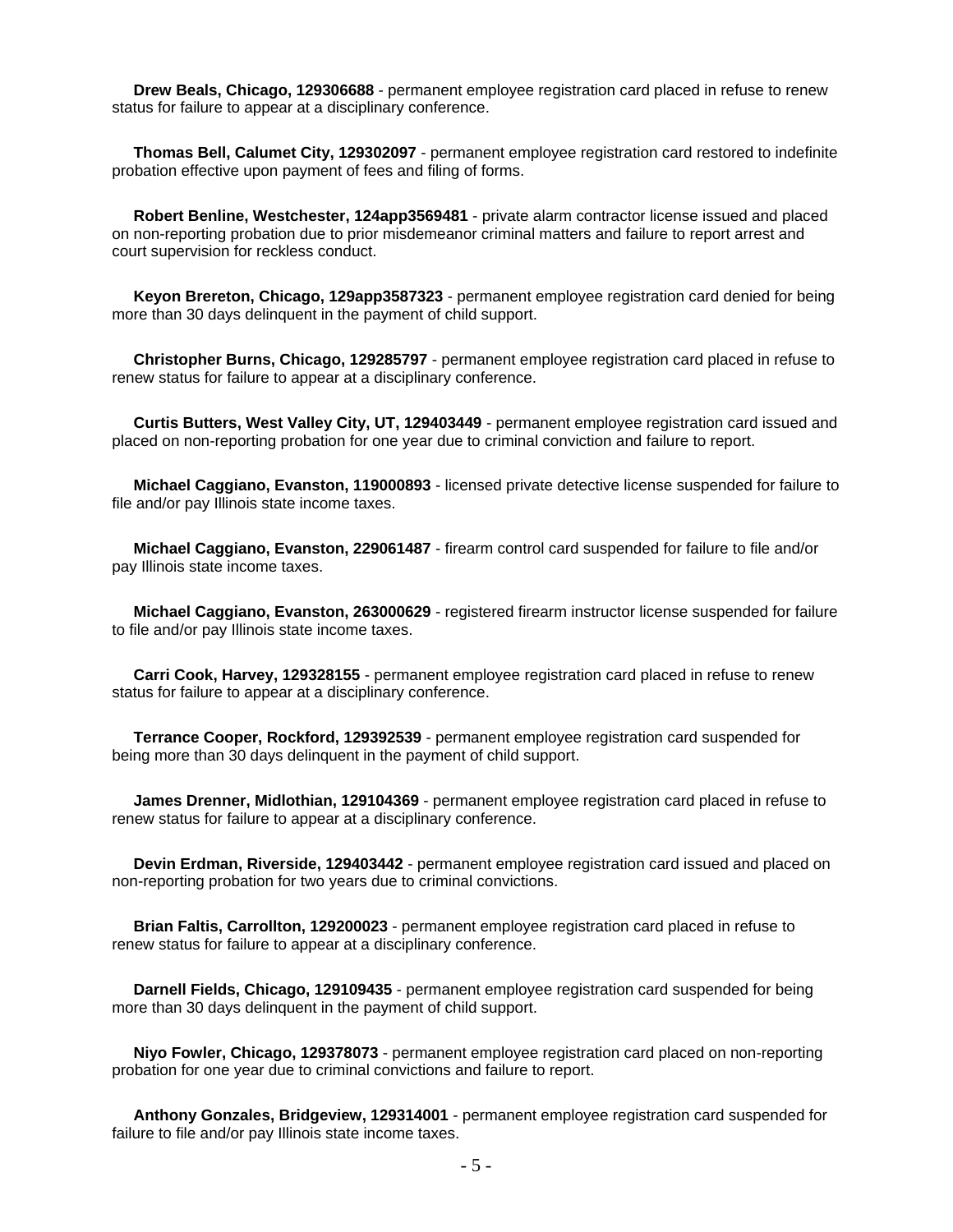**Kimberly Gray, Chicago, 129240101** - permanent employee registration card placed in refuse to renew status for failure to appear at a disciplinary conference.

 **David Hill, Chicago, 129170304** - permanent employee registration card placed in refuse to renew status for failure to appear at a disciplinary conference.

 **Jesse Lane, Chicago, 129131209** - permanent employee registration card placed in refuse to renew status for being more than 30 days delinquent in the payment of child support.

 **Christopher Legacy, Bloomington, 129302014** - permanent employee registration card placed on non-reporting probation for two years due to criminal convictions and failure to report.

 **Karl Lepak, Chicago, 129255038** - permanent employee registration card placed in refuse to renew status for failure to appear at a disciplinary conference.

 **Emanuel Lezine, North Chicago, 129389489** - permanent employee registration card suspended for being more than 30 days delinquent in the payment of child support.

 **Rogelio Llaguno, Chicago, 129250099** - permanent employee registration card placed in refuse to renew status for failure to appear at a disciplinary conference.

 **Antoine Mack, Chicago, 129108110** - permanent employee registration card to be renewed on nonreporting probation for two years effective upon payment of fees and filing of forms, due to criminal convictions.

 **Reggie Matthews, Chicago, 129393177** - permanent employee registration card suspended for being more than 30 days delinquent in the payment of child support.

 **David McMullen, Chicago, 129397131** - permanent employee registration card suspended for being more than 30 days delinquent in the payment of child support.

 **Corneisha Mctizic, Chicago, 129230546** - permanent employee registration card suspended for failure to file and/or pay Illinois state income taxes.

 **Christopher Mengel, Elmhurst, 129369040** - permanent employee registration card placed in refuse to renew status for failure to appear at a disciplinary conference.

 **Martin Michel, Northbrook, 129350275** - permanent employee registration card placed in refuse to renew status for failure to appear at a disciplinary conference.

 **Lawrence Moore, Hazel Crest, 129169426** - permanent employee registration card reprimanded and **Gideon's 300 Security Services private security contractor agency license, 122000854** fined \$2,000 for having employed security guards in December 2011 and January 2012 that worked in an armed capacity without firearm control cards.

 **William Moore, Chicago, 129403443** - permanent employee registration card issued and placed on non-reporting probation for one year due to criminal convictions.

 **Lamont Myrick-Weedem, Chicago, 129403446** - permanent employee registration card issued and placed on non-reporting probation for two years due to criminal convictions and failure to report.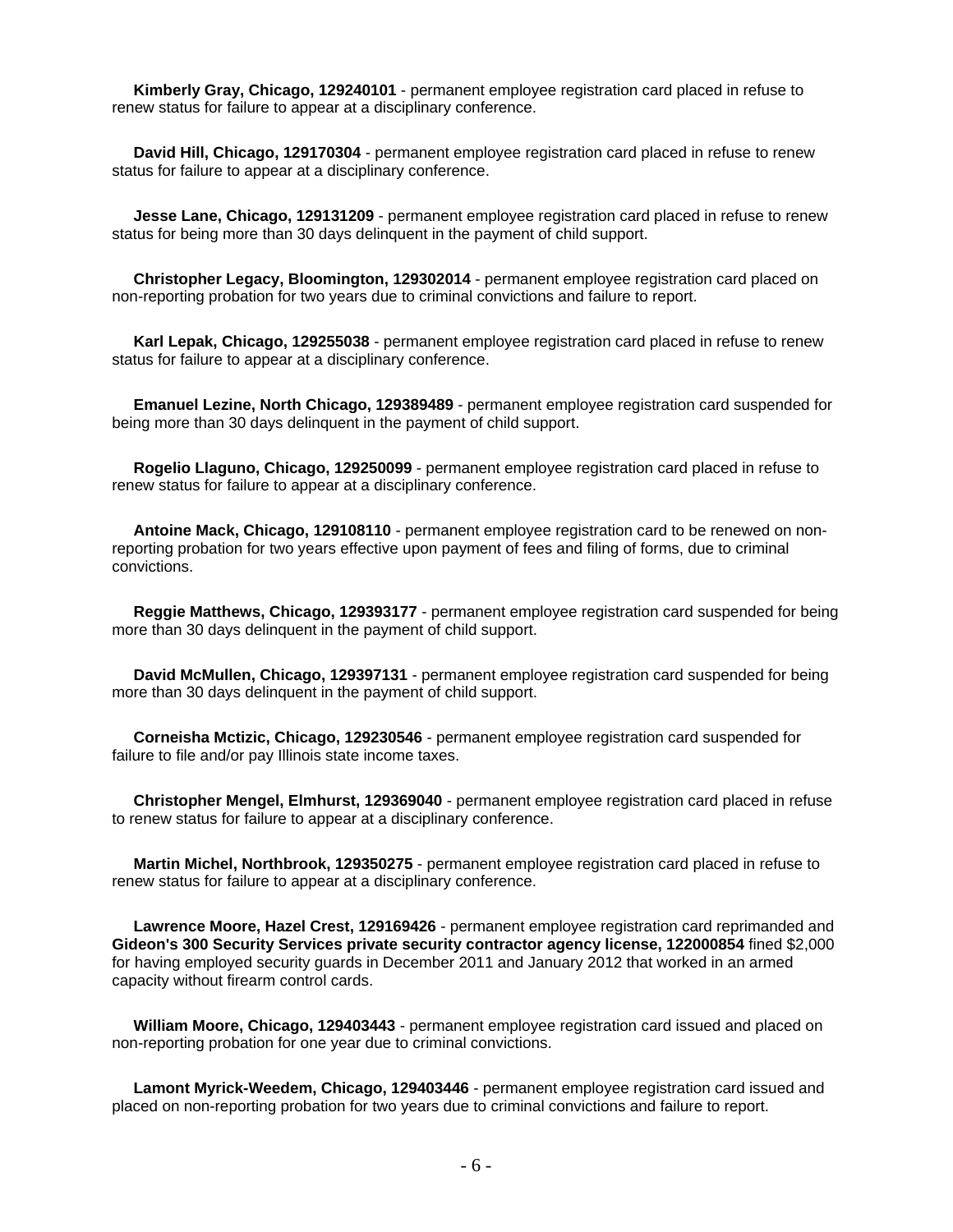**Edward Newsom, Chicago, 129288684** - permanent employee registration card placed in refuse to renew status for failure to appear at a disciplinary conference.

 **Jamarious Newton, Chicago, 129398912** - permanent employee registration card suspended for being more than 30 days delinquent in the payment of child support.

 **Jerad Nolin, Champaign, 129266862** - permanent employee registration card placed in refuse to renew status for failure to appear at a disciplinary conference.

 **Andrew Olson, Leland, 129299667** - permanent employee registration card placed in refuse to renew status for failure to appear at a disciplinary conference.

 **Alejandro Pereda, Chicago, 129377600** - permanent employee registration card placed in refuse to renew status for failure to appear at a disciplinary conference.

 **Steven Poe, Louisville, 129253576** - permanent employee registration card placed in refuse to renew status for failure to appear at a disciplinary conference.

 **Virgil Poole, Glenwood, 119000572** - licensed private detective license suspended for failure to file and/or pay Illinois state income taxes.

 **Pierre Ranson, Dolton, 129270653** - permanent employee registration card placed in refuse to renew status for failure to appear at a disciplinary conference.

 **Travis Rapp, Pecatonica, 129359475** - permanent employee registration card placed in refuse to renew status due to unethical and dishonorable conduct.

 **John Reed, Jerseyville, 129316553** - permanent employee registration card placed in refuse to renew status for being more than 30 days delinquent in the payment of child support.

 **Jasmine Robinson, Chicago, 129403448** - permanent employee registration card issued and placed on non-reporting probation for two years due to criminal convictions and failure to report.

 **Jerry Robinson, Chicago, 129352439** - permanent employee registration card placed on nonreporting probation for one year due to criminal convictions.

 **Aaron Shannon, Hillside, 129403444** - permanent employee registration card issued and placed on one year non-reporting probation due to criminal convictions and failure to report.

 **Erica Shelburn, Chicago, 129403445** - permanent employee registration card issued and placed on one year non-reporting probation due to criminal convictions and failure to report.

 **Sparkle Silas, Chicago, 129307363** - permanent employee registration card placed in refuse to renew status for failure to appear at a disciplinary conference.

 **Michael Smith, Dixmoor, 129351024** - permanent employee registration card placed on two year non-reporting probation due to criminal convictions.

 **Joe Stanford, Chicago, 129300639** - permanent employee registration card and firearm control card 229077424 suspended for being more than 30 days delinquent in the payment of child support.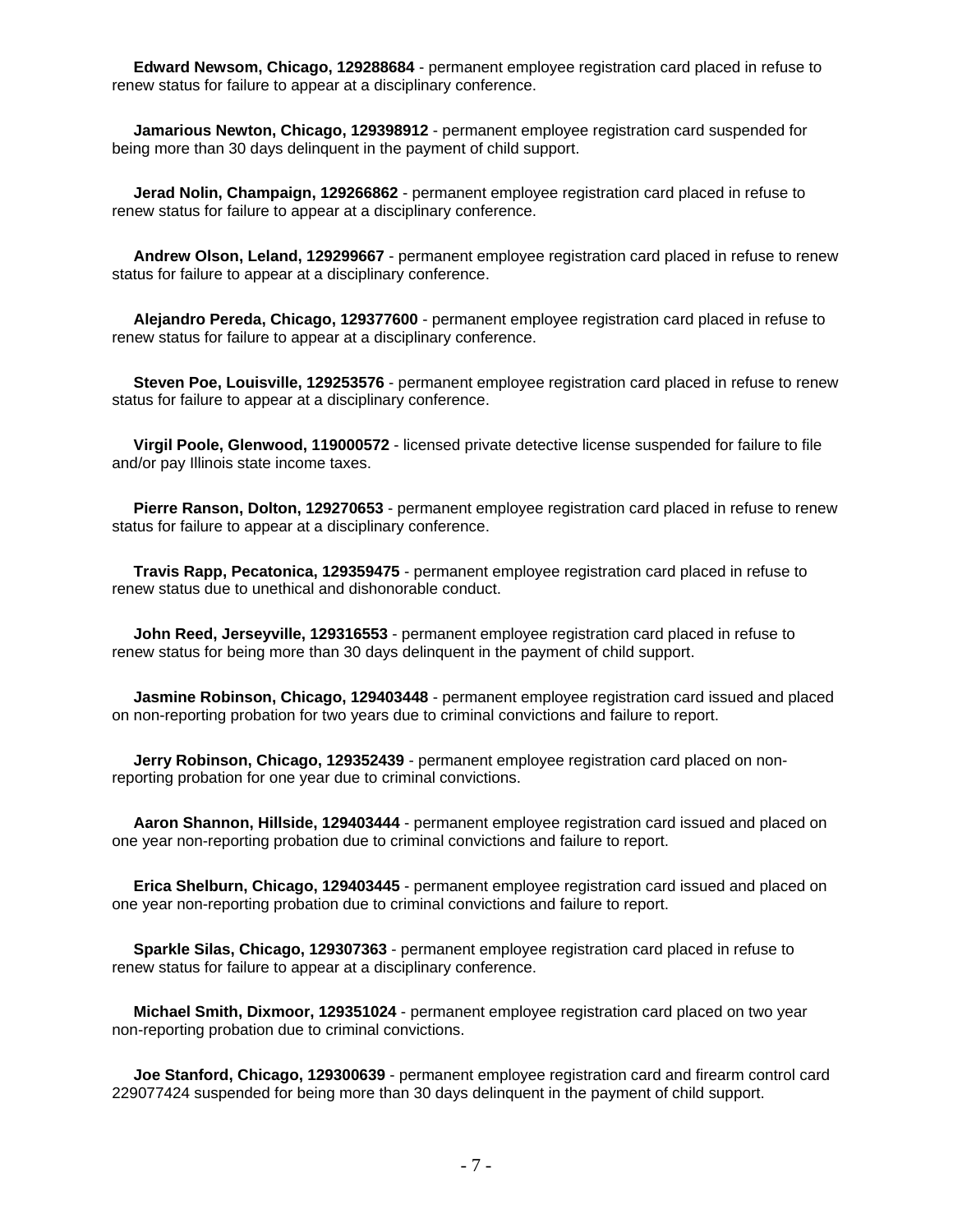**Stevon Steele, Maywood, 129367305** - permanent employee registration card placed in refuse to renew status for failure to appear at a disciplinary conference.

 **Lawrence Stewart, Chicago, 129121646** - permanent employee registration card suspended for failure to file and/or pay Illinois state income taxes.

 **Steven Stokley, Chicago, 129054396** - permanent employee registration card suspended for being more than 30 days delinquent in the payment of child support.

 **Tamika Sutton, Chicago, 129227338** - permanent employee registration card placed in refuse to renew status for failure to appear at a disciplinary conference.

 **Quartez Taylor, Chicago, 129331646** - permanent employee registration card suspended for failure to file and/or pay Illinois state income taxes.

 **Cinnica Turner, Chicago, 129292205** - permanent employee registration card placed in refuse to renew status for failure to appear at a disciplinary conference.

 **Carl Vege, Roselle, 129393684** - permanent employee registration card placed on non-reporting probation for two years due to criminal convictions and failure to report.

 **William Westby, North Chicago, 129367520** - permanent employee registration card placed in refuse to renew status due to failure to report an arrest and conviction for public indecency.

 **Kurtis Worley, Addison, 129232821** - permanent employee registration card placed in refuse to renew status for failure to appear at a disciplinary conference.

#### **FUNERAL DIRECTOR AND EMBALMER**

 **Randy Wallace, Chicago, 034014334** - funeral director and embalmer license restored to probation for two years.

#### **ILLINOIS ROOFING**

 **Albany Improvements Inc, Chicago, 104014965** - roofing contractor license reprimanded and fined \$3,000, owed jointly and severally with **Tim Costello, roofing qualifying party license, 105005073**, for aiding and assisting unlicensed practice.

 **All Weather Construction, Chicago, 104003626** - roofing contractor license indefinitely suspended and fined \$10,000 and **Anthony Klimara, Chicago, acceptance of roofing qualifying party designation license** revoked and fined \$10,000 based on failure to remit, monies, unprofessional conduct, qualifying party's felony conviction and failure to respond to Department's request for information.

 **C and E Wurzer Construction Inc, Chippewa Falls, WI, 104017146** - roofing contractor license reprimanded and fined \$7,500 after practiced prior to licensure and aiding and assisting unlicensed practice of roofing contracting.

#### **MASSAGE THERAPY**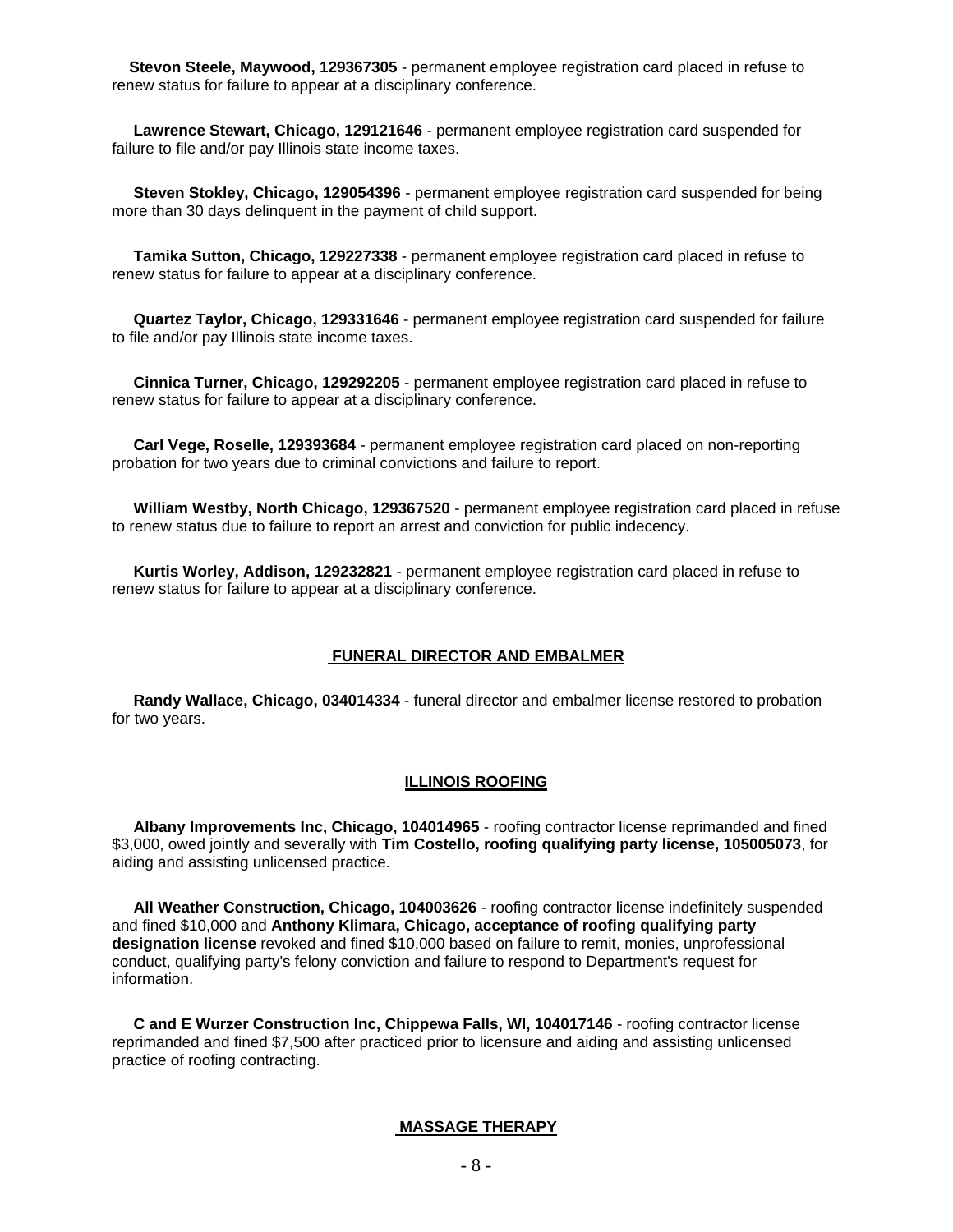**Rita Dirito Surgal, Chicago, 227003964** - massage therapist license suspended for failure to file and/or pay Illinois state income taxes.

 **Kyle Hernandez, Chicago, 227019230** - massage therapist license issued and placed on nonreporting probation for two years as a result of pleading guilty and being convicted of a criminal felony charge for possession with intent to deliver controlled substance analog.

 **Regina McKinney, Chicago, 227003380** - massage therapist license suspended for failure to file and/or pay Illinois state income taxes.

 **Robert Parker, Chicago, 227019241** - massage therapist license issued and placed on non-reporting probation for three years as a result of criminal felony convictions related to Drug Trafficking in 1997 and Possession with Intent to Distribute in 2003, as well as drug abuse associated with criminal misdemeanor drug possession charge.

#### **MEDICAL**

 **Laura Wilson-Brown, Peoria, 085003443** - physician assistant license reprimanded for improper management of Foley catheter following laparoscopic removal of urchal cyst on the bladder/cystogram indicated significant extravasion of urine.

 **Sheldon Levine, Tinley Park, 036049124** - physician and surgeon license placed on permanent inactive status based on unprofessional conduct, to wit: Respondent was arrested for battery of a patient and public indecency.

 **Steven Abdelmalak, Chicago, 036124839** - physician and surgeon license reprimanded and fined \$10,000 for practicing medicine for Tiffani Kim Institute, LLC, an entity not permitted to own and operate a medical practice under the Illinois Medical Practice Act.

 **Roy Berkowitz, Montgomery, AL, 036097965** - physician and surgeon license placed in refuse to renew status for a sister-state discipline in the state of Louisiana.

 **Richard Butler, Godfrey, 036048182** - physician and surgeon license placed on indefinite probation for a minimum of three years for surrendering his Mississippi medical license at a time when he was subject to a Recovery Contract Agreement related to substance abuse.

 **Herbert Engelhard, Chicago, 036063276** - physician and surgeon license reprimanded and fined \$2,500 after Department received information that Respondent settled a lawsuit arising out of his failure to properly perform spinal procedure on one of his patients.

 **Magid Fahim, Perryville, MO, 036124288** - physician and surgeon license reprimanded and fined \$7,500 for failing to disclose prior Department's action during 2015 renewal of his DEA Registration.

 **Graham Foster, University City, MO, 125069720** - temporary medical license issued and placed on indefinite probation for a minimum of three years for obtaining controlled substances for personal use during Residency Program at St. Louis University School of Medicine that led to resignation from Residency in August 2012.

 **Adrienne Fregia, Matteson, 036081708** - physician and surgeon license reprimanded and fined \$500 for her failure to timely diagnose colon cancer in one of her patients.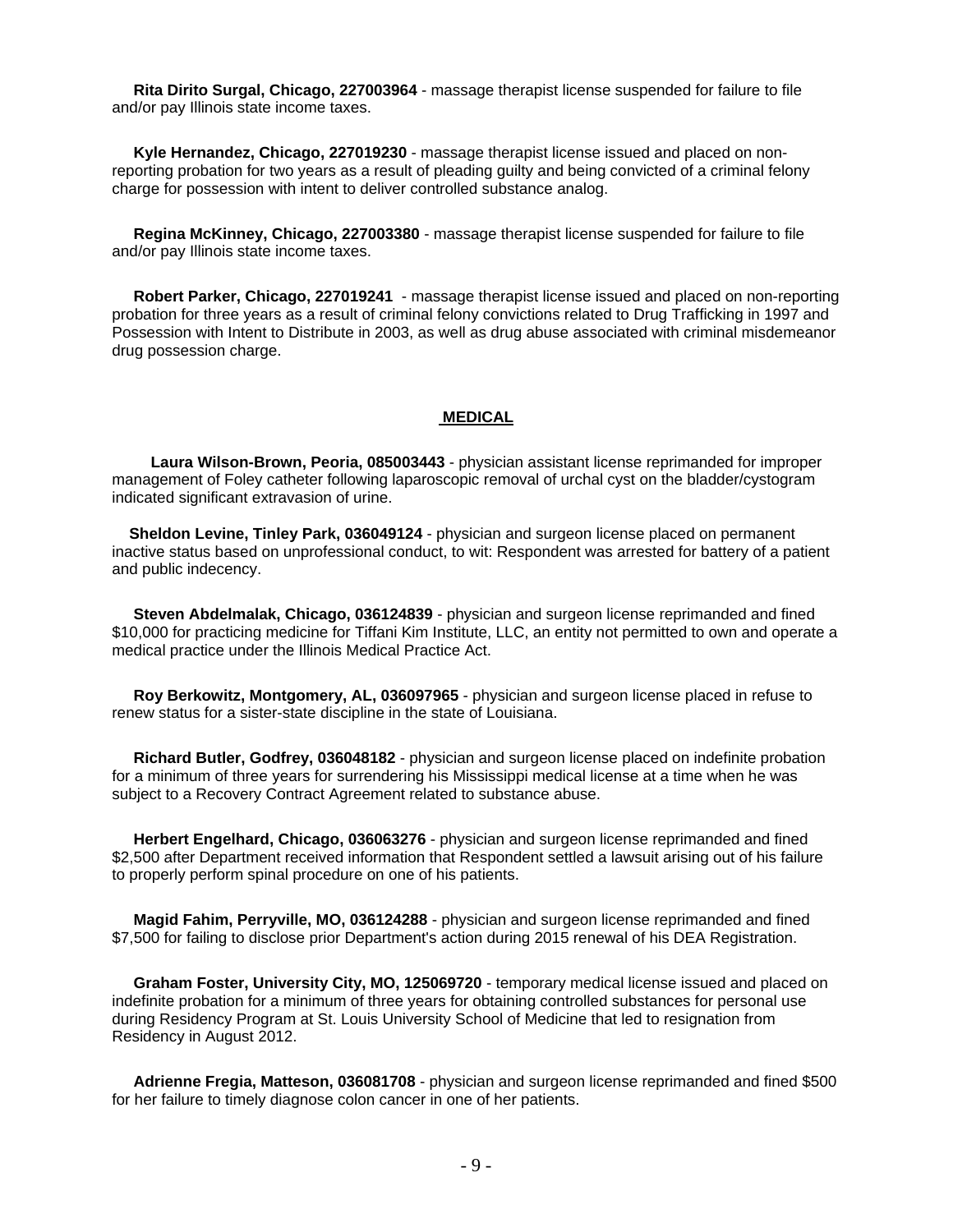**John Gall, River Forest, 036042698** - physician and surgeon license placed on permanent inactive status for allegations involving the death of a patient secondary to progression of breast cancer due to negligent diagnosis of a breast lump as a cyst.

 **Chari Gary, Oak Park, 125app3310604** - temporary medical license issued with reprimand after she was placed on probation and subsequently resigned from a Residency Program.

 **Robert Geller, Melrose Park, 036055119** - physician and surgeon license reprimanded due to failure to ensure the removal of a foreign object from a patient undergoing abdominal surgery in 2010.

 **Calvin George, Addison, 038004012** - chiropractor license suspended for failure to file and/or pay Illinois state income taxes.

 **Ariel Gonzalez, Marion, 036107291** - physician and surgeon license placed in refuse to renew status based on failure to respond to a mandatory report.

 **Indraneel Gowdar, Chicago, 125069721** - temporary medical license issued with reprimand with coursework due within 12 months after he was placed on probation during PG1 year Residency Program.

 **Christopher Ivers, Crystal Lake, 038006274** - chiropractor license suspended for failure to file and/or pay Illinois state income taxes.

 **Bozena Jurek, Alsip, 036081828** - physician and surgeon license reprimanded, must complete coursework and fined \$1,000 for failure to perform routine PAP smear and timely diagnose cervical cancer.

 **Thomas Klein, Chicago, 036059654** - physician and surgeon license reprimanded and fined \$10,000 for practicing medicine for Tiffani Kim Institute, LLC and an entity not permitted to own and operate a medical practice under the Illinois Medical Practice Act.

 **Parashos Lagouros, Peoria, 036064721** - physician and surgeon license reprimanded and fined \$2,500 for performing unnecessary surgery on a patient's left eye.

 **Gregg Laws, Carlinville, 036063415** - physician and surgeon license reprimanded and fined \$500 for failure to diagnose a subarachnoid hemorrhage in an Emergency Room patient.

 **Ming Lin, Flossmoor, 036056554** - physician and surgeon license temporarily suspended based on unprofessional conduct, to wit: failure to properly administer vaccinations to pediatric patients.

 **Mark Malone, Naperville, 036099264** - physician and surgeon license reprimanded with CME's and fined \$1,000 for failing to follow-up on the treatment plan that he established for a patient of his private practice.

 **John Massimilian, Burr Ridge, 036083141** - physician and surgeon license reprimanded and fined \$2,500 for failure to remove a tourniquet on a patient resulting in amputation of right thumb.

 **Jonathan Oppenheimer, Nashville, TN, 036096428** - physician and surgeon license voluntarily, permanently relinquished after entering into a Settlement Agreement with the U.S. government to resolve allegations arising out of submitting false claims to the federal government's Medicare program.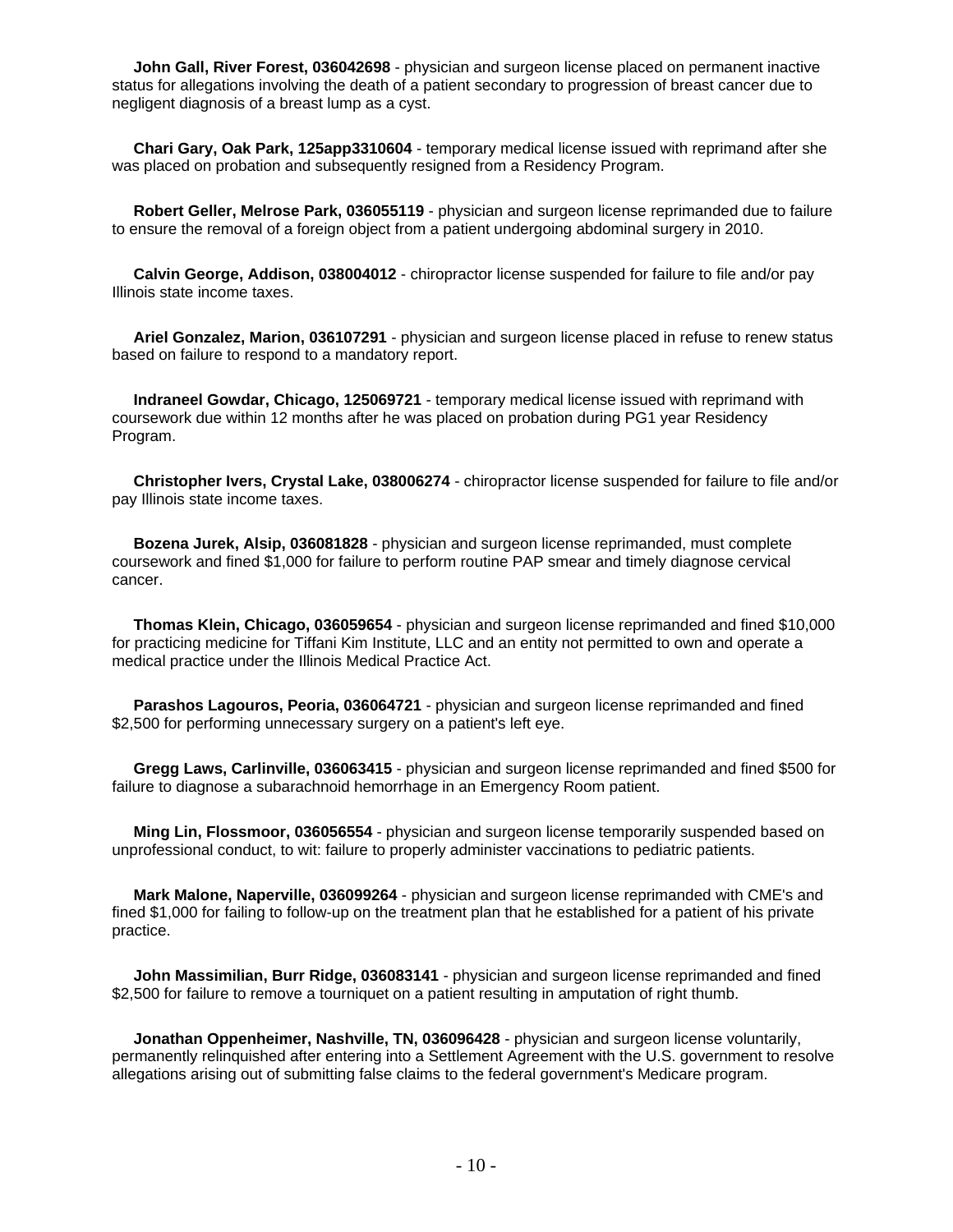**Rebecca Preston, Western Springs, 036080973** - physician and surgeon license placed on indefinite probation for a minimum of three years and fined \$20,000 and controlled substance license 336043347 suspended for 90 days for failing to properly prescribe controlled substance medications to one patient of her practice.

 **Bradley Restivo, Springfield, 125app3580530** - temporary medical license issued with reprimand and requirement passing EBAS Essay Examination within 12 months after he plead guilty to Class I Misdemeanor Disorderly Conduct in 2013.

 **Christopher Ross, Chicago, 036096945** - physician and surgeon license restored to indefinite probation for a minimum of four years for suffering from prescription drug dependence.

 **Balbina Tomacruz, Schaumburg, 036046523** - physician and surgeon license suspended for failure to file and/or pay Illinois state income taxes.

 **Mark Willits, Springfield, 036141718** - physician and surgeon license issued with reprimand after he was disciplined at a healthcare facility at Bristow, OK.

 **Robert Windsor, Marietta, GA, 036127101** - physician and surgeon license placed in refuse to renew status for sister-state discipline in the state of Georgia.

 **Ira Wolke, Chicago, 036100183** - physician and surgeon license fined \$500 due to a sister-state discipline in the state of North Carolina.

#### **NURSING**

 **Lisa Brown, Fulton, IN, 041336735** - registered nurse license reprimanded for a sister-state discipline on her state of Indiana registered nurse license regarding substance abuse.

 **Maria Buendia, Chicago, 041252559** - registered nurse license restored to indefinite probation effective upon payment of fees and filing of forms.

 **Ricci Flynn, Downers Grove, 041256243** - registered nurse license suspended for failure to file and/or pay Illinois state income taxes.

 **Steven Golden, Rock Island, 041304364** - registered nurse license reprimanded and must comply with Iowa conditions after being disciplined in the state of Iowa.

 **Theresa Hanson, Moline, 041296438** - registered nurse license reprimanded due to a sister-state discipline in the state of Iowa for having engaged in conversations on social media.

 **Michelle Heinzerling, Cobb, GA, 041360158** - registered nurse license placed in refuse to renew status due to sister-state disciplines in the states of Georgia, Washington, and California regarding a substance abuse disorder.

 **Ronald Helling, West Burlington, IA, 041263316** - registered nurse license reprimanded due to a sister-state discipline in Iowa regarding a substance abuse disorder.

 **Kathy Janicki, Western Springs, 041305437** - registered nurse license suspended for ten days, followed by indefinite probation for a minimum of three years with practice restrictions due to receiving two DUIs for alcohol, addiction to alcohol, had non-prescribed narcotic, Fentanyl, in her possession but not charged criminally, and failing to report DUIs to the Department.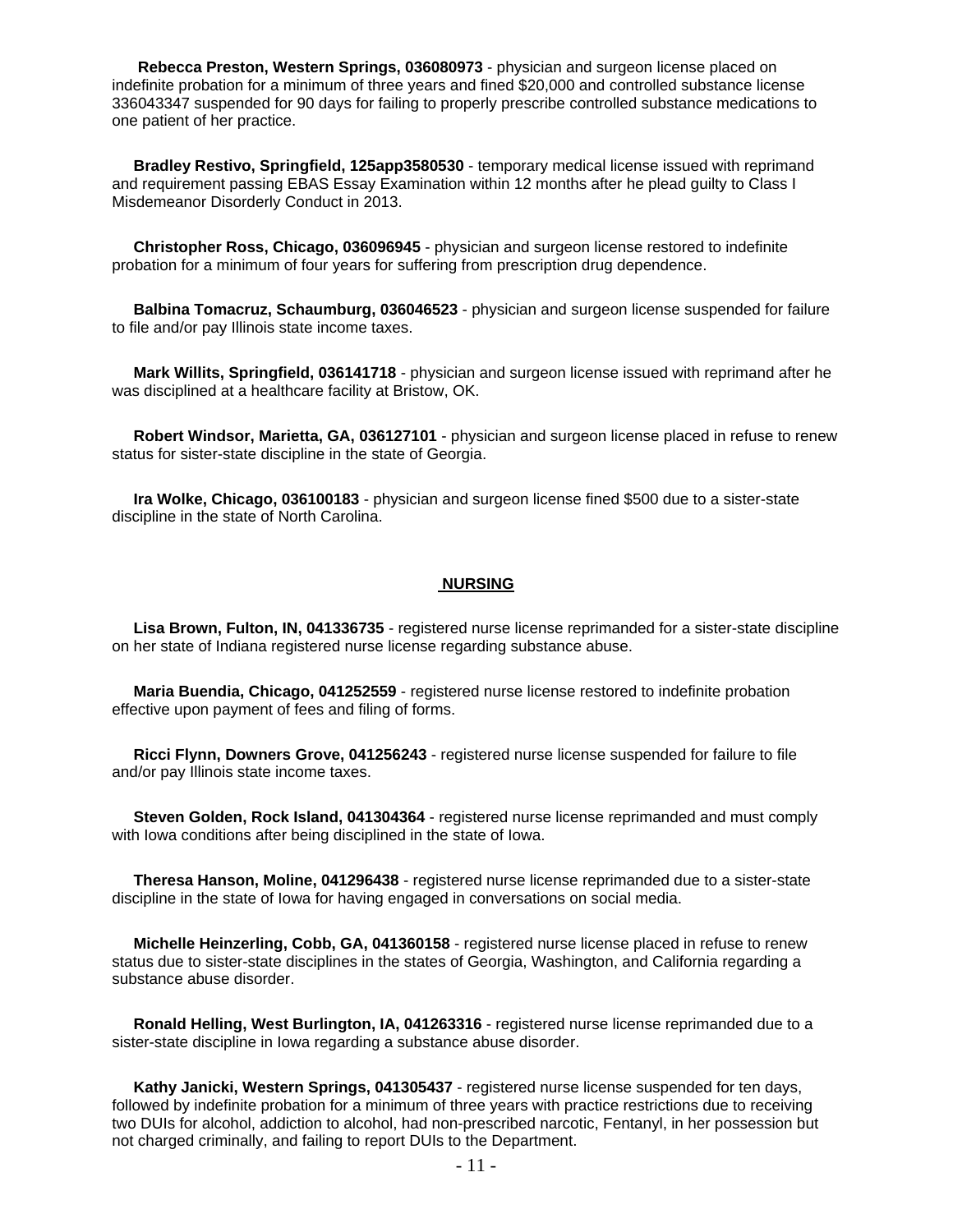**Benjamin Lequire, Aurora, 041369284** - registered nurse license suspended for failure to file and/or pay Illinois state income taxes.

 **Carol Miller, St. Claire Shores, MI, 041app3586968** - registered nurse license issued with reprimand due to a sister-state discipline in the state of Michigan.

 **Susan Popovich, Mishawaka, IN, 041287842** - registered nurse license placed in refuse to renew status due to a sister-state discipline in the state of Indiana regarding a substance abuse disorder.

 **Tina Reed, Rockford, 041375880** - registered nurse license placed on indefinite probation with work restrictions for a minimum of two years for reporting to work under the influence of alcohol.

 **Debra Rhodes, Edgewater, TX, 041439407** - registered nurse license reprimanded after being disciplined by the state of Texas in 2000, for having inserted an 18 gauge Foley catheter into a bladder cancer patient without an order from a physician, which cause hematuria to resume, administered morphine intravenous to a patient without a physician order.

 **Carla Riva, Highland, 043100281** - licensed practical nurse license suspended for failure to file and/or pay Illinois state income taxes.

 **Angie West, Gifford, 043072182** - licensed practical nurse license suspended for being more than 30 days delinquent in the payment of child support.

 **Susanne Wood, Chicago, 041211872** - registered nurse license placed in refuse to renew status for being more than 30 days delinquent in the payment of child support.

 **Kimberly Wright-Blackmon, Dolton, 043101444** - licensed practical nurse license suspended for failure to file and/or pay Illinois state income taxes.

 **Jonathan Eschedor, Fort Meyers, FL, 209014915** - advanced practice nurse license, registered nurse license **041446636** all issued and advanced practice mid-level practitioner controlled substance license **309app3604768** to be issued with reprimand based on a prior probation of his Florida license which was restored June 5, 2015.

#### **NURSING HOME ADMINISTRATOR**

 **Carla Riva, Highland, 044011051** - nursing home administrator license suspended for failure to file and/or pay Illinois state income taxes.

#### **PHARMACY**

 **Uzair Ansari, Schaumburg, 049233997** - pharmacy technician license suspended for failure to file and/or pay Illinois state income taxes.

 **Nathan Armbruster, Collinsville, 051296685** - pharmacist license reprimanded and fined \$500 for changing the date on a CII prescription, after calling the doctor, but never receiving the new CII prescriptions from the prescribing doctor.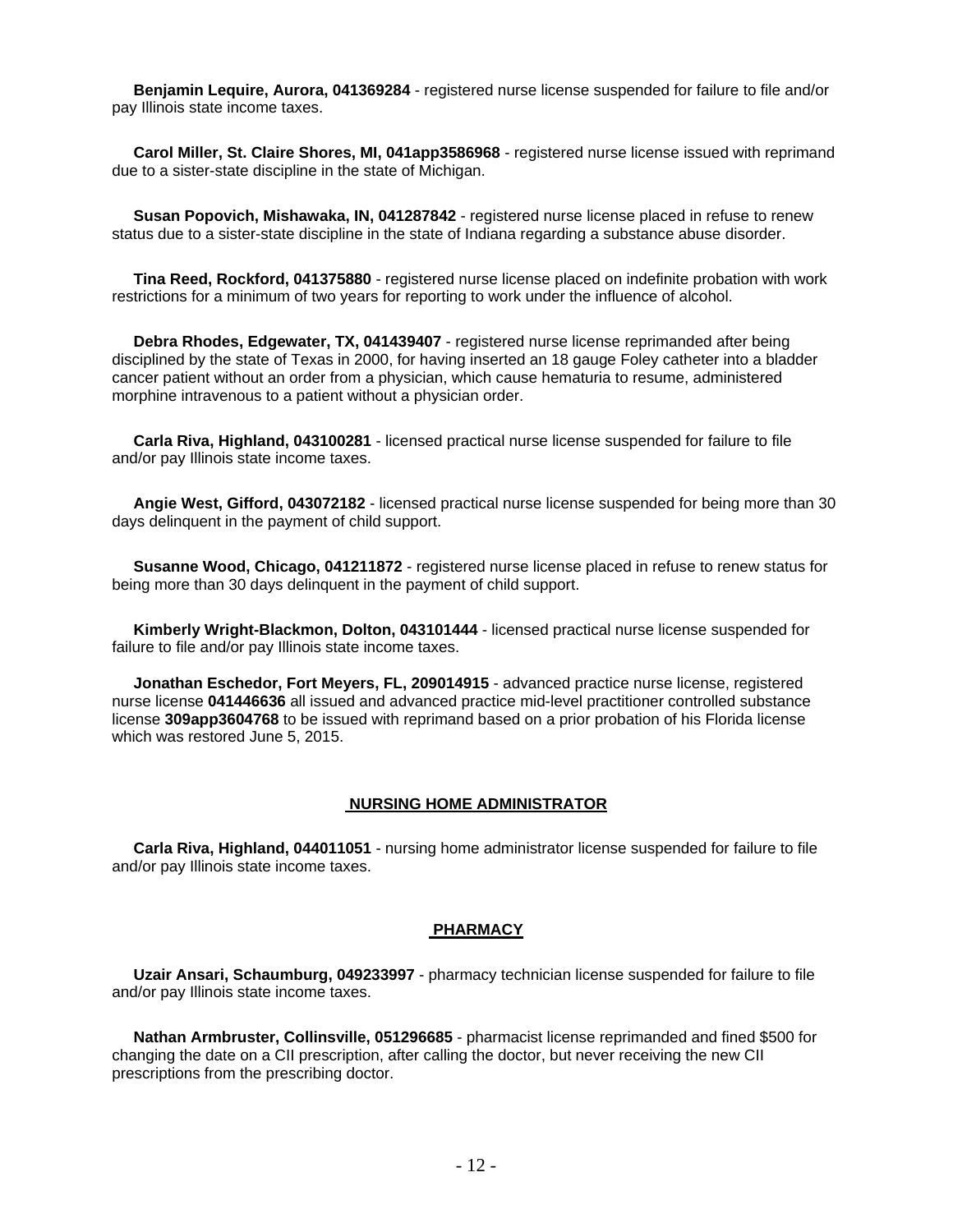**Shadi Isshac, Westchester, 049210573** - pharmacy technician license suspended for 14 days, followed by indefinite probation for a minimum of three years for diversion of controlled substances from his employer.

 **Nicole Liles, Rockford, 049128600** - pharmacy technician license indefinitely suspended for a minimum of two years after she diverted controlled substances from her employer.

 **Anas Saleh, Tinley Park, 049190555** - pharmacy technician license voluntarily and permanently surrendered due to theft of a total of approximately 130 tablets of Tylenol #3 with Codeine, and Xanax from three Wal-Mart locations.

 **Megan Wright, Wood River, 049197307** - pharmacy technician license revoked after she admitted to diverting controlled substances from her employer.

#### **PUBLIC ACCOUNTANT**

 **Nicholas Hindman, Lisle, 065013314** - licensed certified public accountant license placed in refuse to renew status as a result of providing auditing accountancy services on a suspended LCPA license.

### **RESPIRATORY CARE PRACTITIONER**

 **Jill Cesarone, Wheaton, 194005494** - respiratory care practitioner license suspended for failure to file and/or pay Illinois state income taxes.

#### **SHORTHAND REPORTER**

 **Deralyn Gordon, Glenview, 084003957** - certified shorthand reporter license suspended for failure to file and/or pay Illinois state income taxes.

#### **STATE BOARD OF PROFESSIONAL ENGINEERS**

 **Don Nelson, Westmont, 062038735** - professional engineering license placed in refuse to renew status for failing to meet minimum continuing education requirements.

## **DIVISION OF REAL ESTATE**

#### **REAL ESTATE**

 **Oyinlola Emmanuel, Chicago** - (unlicensed) and **May Max Properties** (unlicensed) are ordered to cease and desist the unlicensed practice of real estate in the State of Illinois and each are assessed a civil penalty of \$10,000 for engaging in the unlicensed practice of real estate in the State of Illinois.